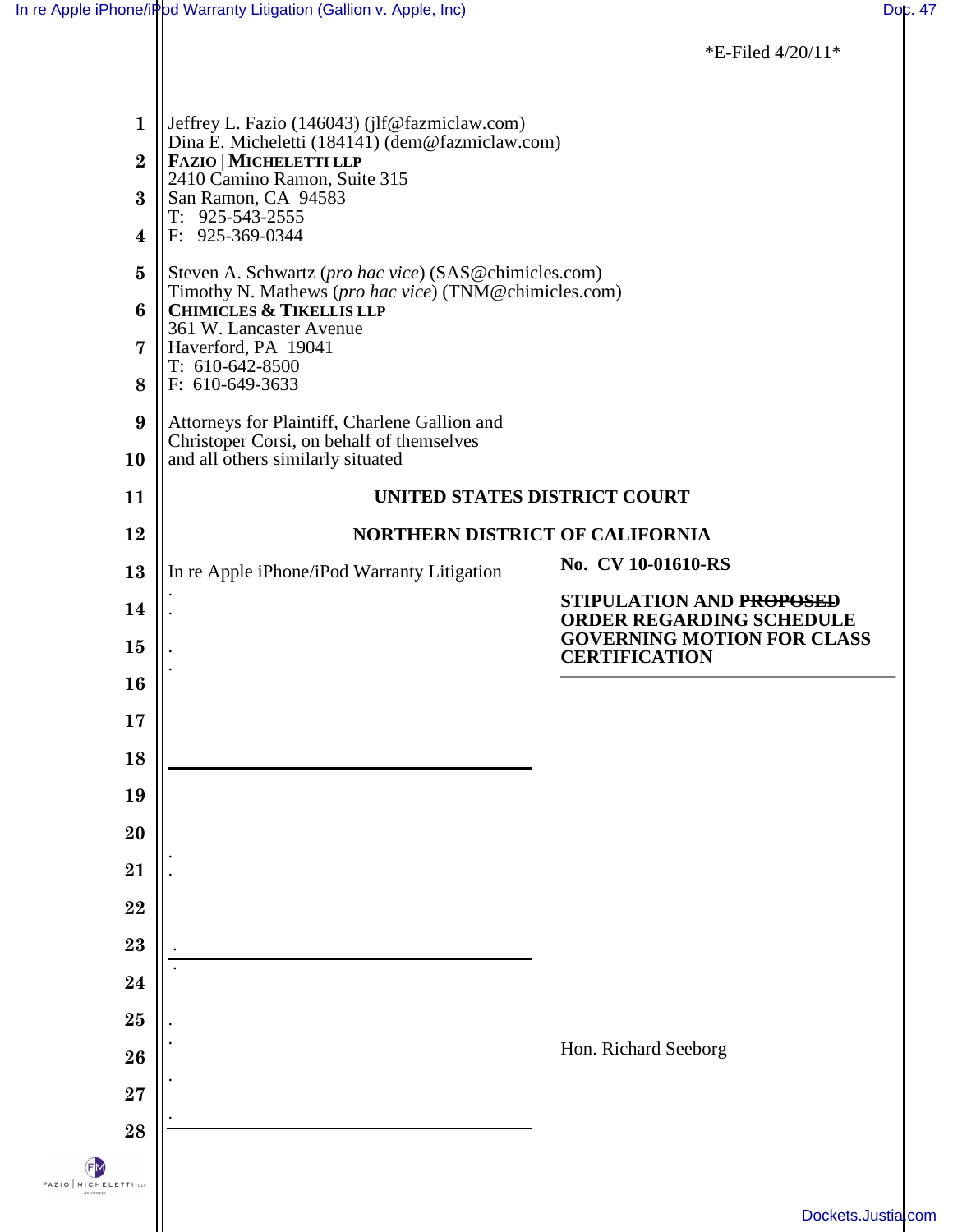| $\mathbf{1}$     | Pursuant to the Court's instructions, the parties have met and conferred to establish a               |  |  |
|------------------|-------------------------------------------------------------------------------------------------------|--|--|
| $\bf{2}$         | class-certification briefing schedule. Having done so, the parties hereby stipulate as follows:       |  |  |
| $\bf{3}$         |                                                                                                       |  |  |
| 4                | Plaintiffs Gallion, Corsi, and Calix (collectively, "Plaintiffs") will file their<br>1.               |  |  |
| $\bf{5}$         | motion for class certification on or before October 21, 2011.                                         |  |  |
| 6                |                                                                                                       |  |  |
| 7                | In the event Plaintiffs submit testimony in support of their opening brief,<br>2.                     |  |  |
| 8                | Defendant Apple, Inc. ("Apple") shall file its opposition to the motion for class certification on    |  |  |
| $\boldsymbol{9}$ | December 23, 2011, so as to provide Apple with sufficient opportunity to depose Plaintiffs'           |  |  |
| 10               | declarants about the matters set forth in their declarations, to the extent those declarants have not |  |  |
| 11               | already been deposed about those matters. If Plaintiffs do not submit testimony in support of         |  |  |
| 12               | their opening brief, Apple's opposition papers shall be due November 23, 2011.                        |  |  |
| 13               |                                                                                                       |  |  |
| 14               | In the event Apple submits testimony in support of its opposition brief and<br>3.                     |  |  |
| 15               | Plaintiffs have submitted testimony in support of their opening brief, Plaintiffs' reply papers       |  |  |
| 16               | shall be filed on February 24, 2012, so as to provide Plaintiffs with sufficient opportunity to       |  |  |
| 17               | depose Apple's declarants about the matters set forth in their declarations, to the extent those      |  |  |
| 18               | declarants have not already been deposed about those matters. If Apple submits testimony in           |  |  |
| 19               | support of its opposition brief, but Plaintiffs have not submitted testimony in support of their      |  |  |
| 20               | opening brief, Plaintiffs' reply brief shall be due January 24, 2012. If Apple does not submit        |  |  |
| 21               | testimony in support of its opposition brief, but Plaintiffs have submitted testimony in support of   |  |  |
| 22               | their opening brief, Plaintiffs' reply brief shall be due January 24, 2012. If neither party submits  |  |  |
| 23               | testimony in support of the opening and opposition briefs, Plaintiffs' reply brief shall be due       |  |  |
| 24               | December 23, 2011.                                                                                    |  |  |
| 25               |                                                                                                       |  |  |
| 26               | Plaintiffs shall have the opportunity to submit expert rebuttal testimony in support<br>4.            |  |  |
| 27               | of their reply brief.                                                                                 |  |  |
| 28               |                                                                                                       |  |  |
|                  | $-1-$                                                                                                 |  |  |

## $\begin{picture}(120,10) \put(0,0){\line(1,0){100}} \put(15,0){\line(1,0){100}} \put(15,0){\line(1,0){100}} \put(15,0){\line(1,0){100}} \put(15,0){\line(1,0){100}} \put(15,0){\line(1,0){100}} \put(15,0){\line(1,0){100}} \put(15,0){\line(1,0){100}} \put(15,0){\line(1,0){100}} \put(15,0){\line(1,0){100}} \put(15,0){\line(1,0){100}}$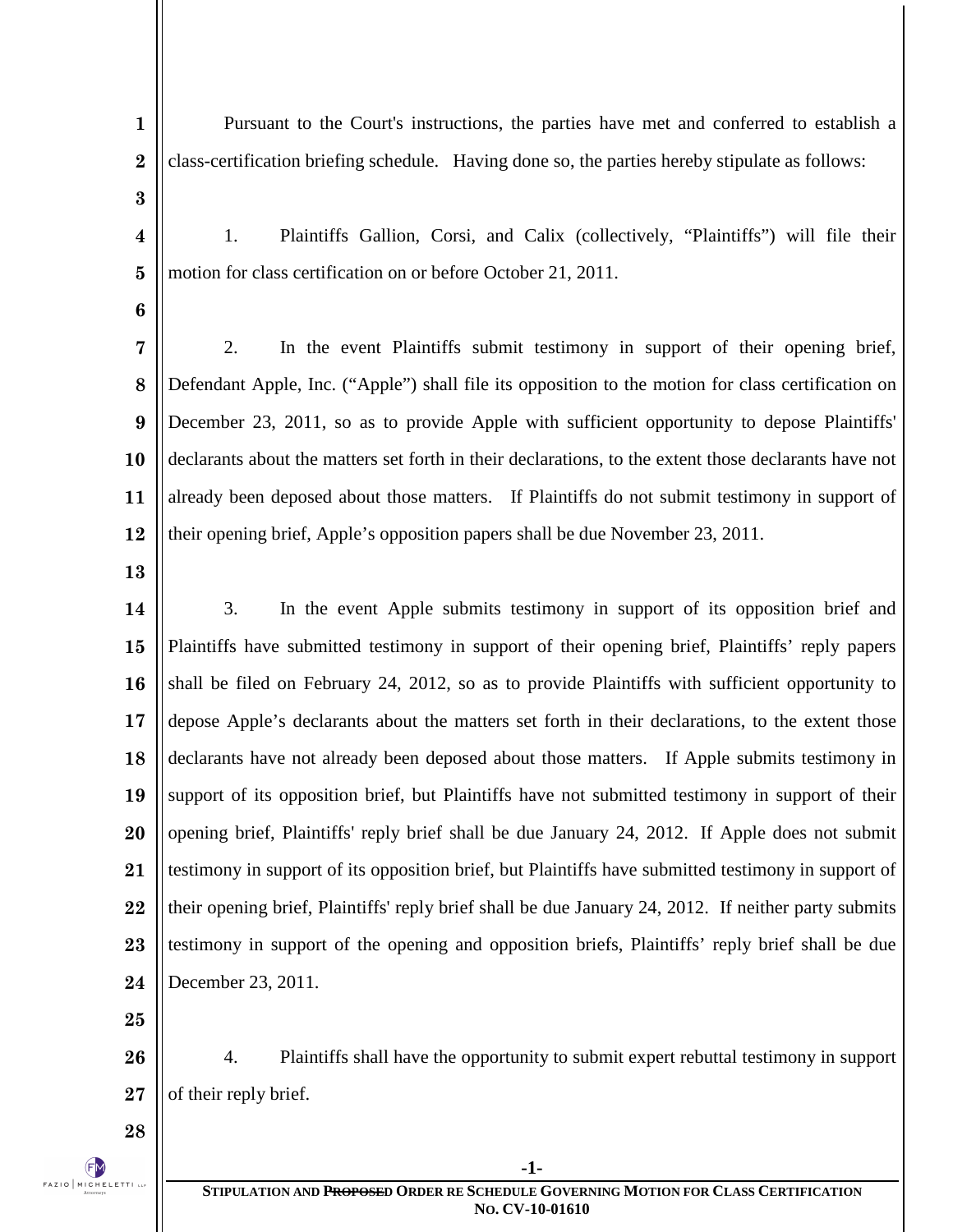**1 2 3** 5. The hearing date for Plaintiffs' class-certification motion shall be set on or about the time Plaintiffs file their reply brief.

| $\overline{\mathbf{4}}$ | The current schedule is based on the parties' understanding that Apple will complete its                        |                                                                                            |  |  |
|-------------------------|-----------------------------------------------------------------------------------------------------------------|--------------------------------------------------------------------------------------------|--|--|
| $\bf{5}$                | initial document production by the end of June, 2011; that no substantial follow-up discovery or                |                                                                                            |  |  |
| $\boldsymbol{6}$        | modifications to the key-word searches that informed Apple's discovery efforts will be necessary                |                                                                                            |  |  |
| $\overline{7}$          | in order to draft Plaintiffs' class-certification brief; that the schedules of counsel and various              |                                                                                            |  |  |
| 8                       | witnesses will allow for the taking of depositions following the completion of Apple's initial                  |                                                                                            |  |  |
| 9                       | document production; and that Plaintiffs will be able to obtain necessary third-party discovery                 |                                                                                            |  |  |
| 10                      | prior to the filing of their motion for class certification. In the event circumstances warrant it,             |                                                                                            |  |  |
| 11                      | this schedule is subject to modification.                                                                       |                                                                                            |  |  |
| 12                      | Respectfully submitted,                                                                                         |                                                                                            |  |  |
| 13                      | DATED: March 29, 2011                                                                                           | Jeffrey L. Fazio<br>Dina E. Micheletti                                                     |  |  |
| 14                      |                                                                                                                 | <b>FAZIO   MICHELETTI LLP</b>                                                              |  |  |
| 15                      |                                                                                                                 | Kimberly A. Kralowec<br><b>Elizabeth Newman</b>                                            |  |  |
| 16                      |                                                                                                                 | THE KRALOWEC LAW GROUP LLP                                                                 |  |  |
| 17                      |                                                                                                                 | Earl L. Bohachek<br>THE LAW OFFICES OF EARL L. BOHACHEK                                    |  |  |
| 18                      | by                                                                                                              | /s/ Dina E. Micheletti                                                                     |  |  |
| 19                      |                                                                                                                 | Dina E. Micheletti                                                                         |  |  |
| 20                      |                                                                                                                 | Attorneys for Plaintiff, Charlene Gallion,<br>on behalf of herself and the proposed class, |  |  |
| 21                      |                                                                                                                 | and Interim Co-Lead Class Counsel                                                          |  |  |
| 22                      |                                                                                                                 |                                                                                            |  |  |
| 23                      | DATED: March 29, 2011                                                                                           | Steven A. Schwartz                                                                         |  |  |
| 24                      |                                                                                                                 | Timothy N. Matthews<br><b>CHIMICLES &amp; TIKELLIS LLP</b>                                 |  |  |
| 25                      |                                                                                                                 | Rose F. Luzon                                                                              |  |  |
| 26                      |                                                                                                                 | James C. Shah<br>SHEPHERD, FINKELMAN, MILLER & SHAH, LLP                                   |  |  |
| 27                      |                                                                                                                 |                                                                                            |  |  |
| 28                      |                                                                                                                 |                                                                                            |  |  |
| ETTI LLP                | $-2-$<br>STIPULATION AND PROPOSED ORDER RE SCHEDULE GOVERNING MOTION FOR CLASS CERTIFICATION<br>No. CV-10-01610 |                                                                                            |  |  |
|                         |                                                                                                                 |                                                                                            |  |  |

FAZIO MICHEL